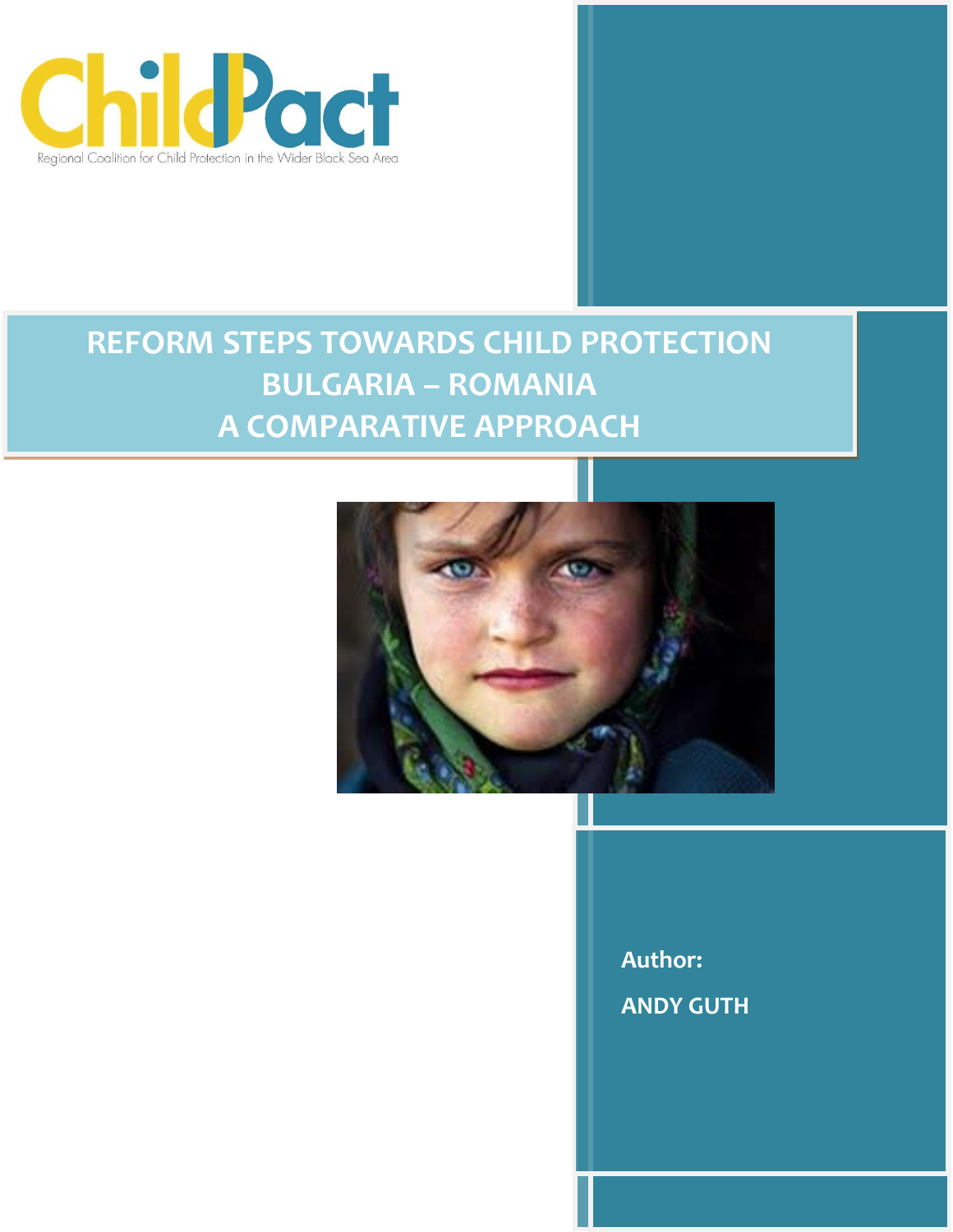**Bulgaria and Romania inherited similar child protection systems from their communist past and had to address similar challenges in reforming their systems on their road to the EU accession. Romania ratified the United Nations Convention on the Rights of the Child (UNCRC) in 1990, and Bulgaria did also ratified it in 1991. However the situation in both countries was far from responding to the UNCRC requirements as there was no legal framework related to protection of children's rights, nor adequate capacity among state structures to work with children at risk. Both countries were confronted with very high rates of children separated from their biological families and placed in large residential care institutions, as institutionalised care was the only type of child protection service available in both countries. According to a census carried out in Romania in 1997 (at the beginning of the reform process), 98,872 children were living in 653 residential facilities nationwide. This represented approximately 1.7 percent of the total population of children between the ages of 0-18. In Bulgaria, at the beginning of the reform process (in 2000) the percentage of institutionalized children was among the highest in Europe, at 1.78 percent, with over 35,000 children being placed in public institutions.**

In both countries most of these children were abandoned because of economic or social reasons - some were physically or mentally disabled and less than 2 percent were orphans. The conditions in the institutions for infants and for older children were varying, ranging from reasonably good, to totally unacceptable (especially in the institutions for children with severe disabilities). The institutional childcare system suffered from an acute shortage of experienced and welltrained professionals with the necessary knowledge and skills relevant to the specific needs of the child and the modern childcare requirements. The professional structure, training and skills of staff working in public care institutions, were not responsive to the specific needs of children in care.

The children brought up in poor conditions in these institutions, without any preparation for independent living, were highly vulnerable to becoming involved in crime, prostitution,

drugs and exploitation, mental disability, unemployment, homelessness and even suicide, and found it difficult to integrate effectively in society when they had to leave at age 18. Short and long term economic costs of institutionalization were very high, as the direct cost of maintaining a child in an institution could be as high as double the cost of raising the child in a family, and valuable human resources were wasted as children emerged from the public care system with inadequate education and insufficient skills to find productive employment, emotionally scared, and unable to fully participate in society.

Meanwhile, the child protection systems were very similar in Bulgaria and Romania, with children aged 0-3 being placed in Infant Homes (institutions with medical structure, under the responsibility of the Ministry of Health), and children 3-18 being placed either in Children Homes (educational institutions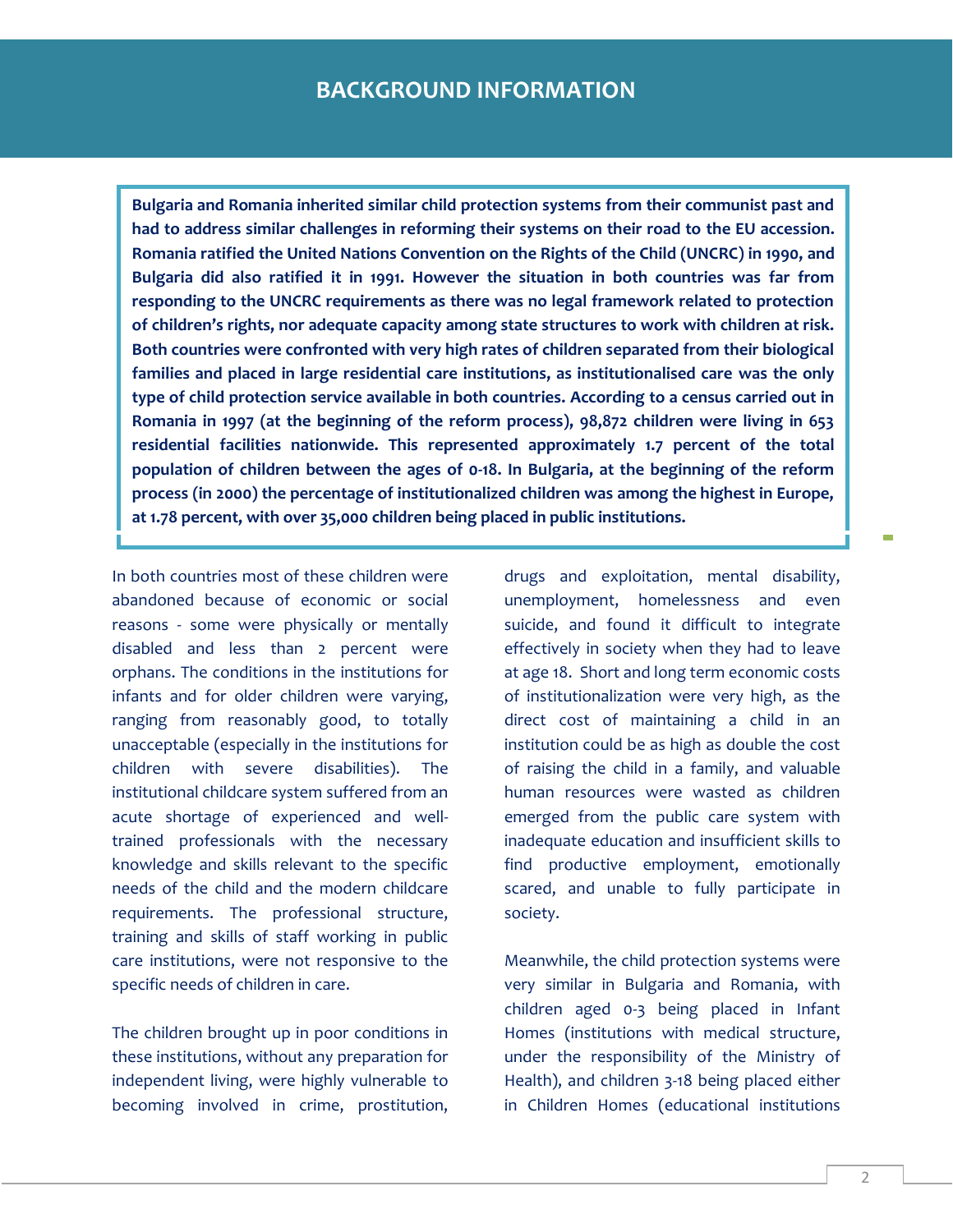under the responsibility of the Ministry of Education, including special education for children with learning disabilities) or in institutions for children with severe disabilities (under the Ministry of Health in Romania and under the Ministry of Labour and Social Policies in Bulgaria). In addition, children aged 3-14 who were running from home or from the institutions or those who were committing legal offences were placed in shelters or correctional facilities under the responsibility of the Ministry of Internal Affairs. Young offenders over the age of 14 were placed in custody to correctional facilities under the responsibility of the Ministry of Justice.

These systems were overly and inefficiently centralized, with responsibilities for child welfare/ protection issues diffused/ fragmented between five ministries, making interventions and coordination very difficult and creating institutional structures, which (due to their structure) were almost exclusively oriented either on health care or on education and did not address holistically the overall, complex needs of the children. During their lifetime children in public care were moved from one institution to another governed by different ministries, none of which put the child's interest first. To a large extent, poor child care practices in institutions were also due to public perceptions inherited from the past and a lack of alternative options to institutionalization. There was a lack of information and understanding in society of the problems of children brought up in social care institutions. Thus, these children were often marginalized because of negative public attitudes.

Due to the complex nature of the issues, **the challenges** both countries were confronted with were complex and closely linked to eachother:

- $\triangleright$  Downsizing and closing institutions to reduce the number of institutionalized children;
- $\triangleright$  Developing community-based services<sup>1</sup> and family-based or family like alternative care<sup>2</sup>;
- $\triangleright$  Developing preventive and support services to maintain children in the care of their biological parents;
- $\triangleright$  Human resource development to meet the demand of the new services and holistically address the needs of the children;
- $\triangleright$  Changing public perceptions and attitudes;
- $\triangleright$  Dealing with the centralized, dysfunctional, fragmented, uncoordinated responsibility of various ministries - The centralised, yet fragmented child welfare/ protection systems were bringing important

 $\overline{\phantom{a}}$ 

<sup>1</sup> Here the term 'community-based services', or 'communitybased care', refers to the spectrum of services that enable individuals to live in the community and, in the case of children, to grow up in a family environment as opposed to an institution. It encompasses mainstream services, such as housing, healthcare, education, employment, culture and leisure, which should be accessible to everyone regardless of the nature of their impairment or the required level of support. It also refers to specialised services, such as personal assistance for persons with disabilities, respite care and others.

 $2$  Here "alternative care" is used with the meaning of "alternative" to institutional care, where "family-based care" means a short- or long-term care arrangement agreed with, but not ordered by, a competent authority, whereby a child is placed in the domestic environment of a family whose head(s) have been selected and prepared to provide such care, and who are financially and nonfinancially supported in doing so, and "family like alternative care" means arrangements whereby children are cared for in small groups in a manner and under conditions that resemble those of an autonomous family, with one or more specific parental figures as caregivers, but not in those persons' usual domestic environment.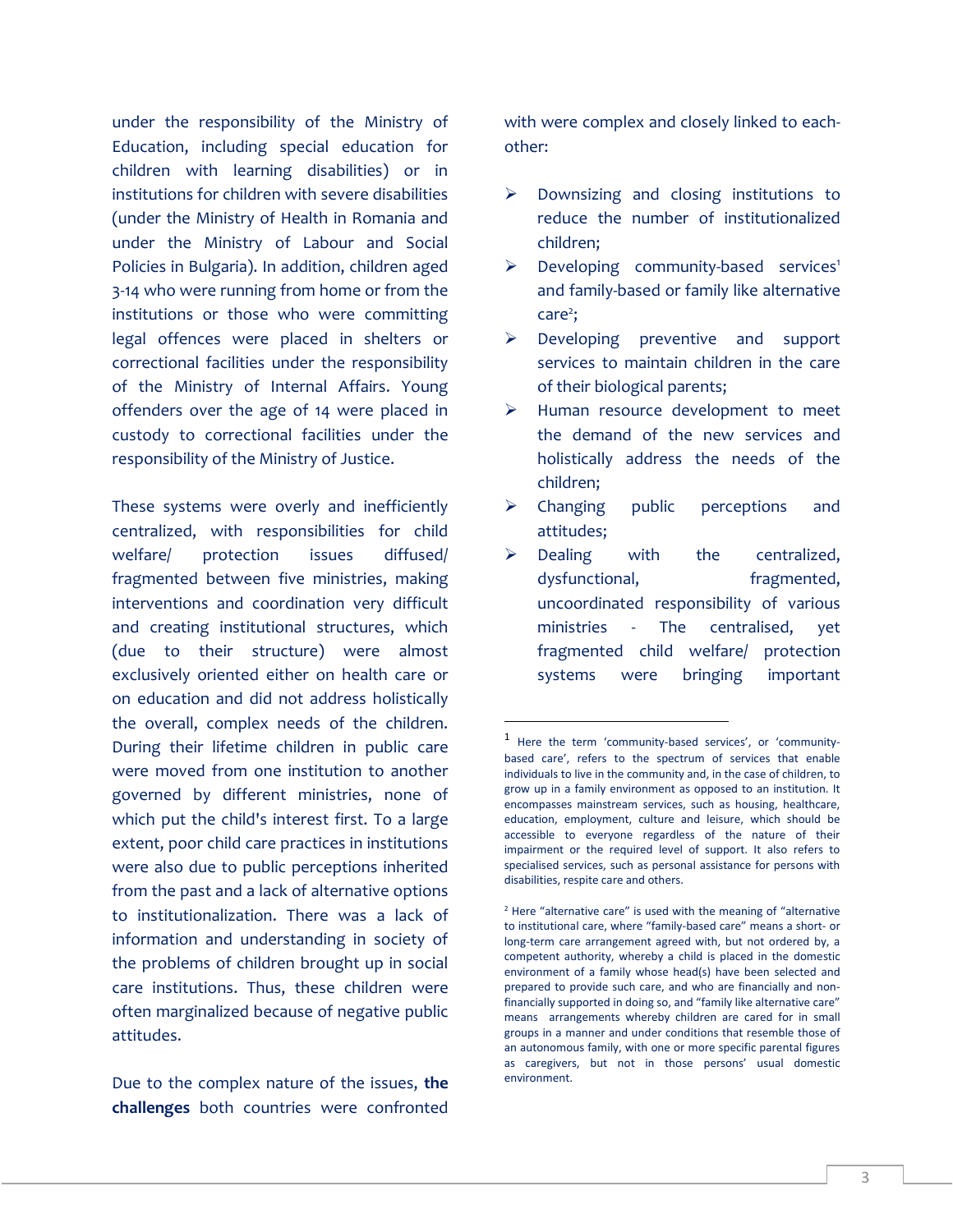resistance to change of the line-ministries involved, due to their interest to maintain the status quo: infrastructure and staff bringing important budgets and political influence. Being closely connected to the fragmented/uncoordinated responsibility of various ministries (especially health and education) there was also the particular challenge brought by the power of the strong, influential education and health labour unions.

Development of preventive and support services and of community-based, familybased child care alternative services was essential for reducing the number of children placed in institutionalised care and allow for the full closure or downsizing/ restructuring of these institutions into new type of services. New services required the development of adequately qualified human resources (social workers, psychologists, physical therapists, play therapists, speech therapists, specialised educators, managers, etc), infrastructure, funding mechanisms and regulatory framework that had to be developed almost from scratch. Changing public perceptions and attitudes - regarding abuse, neglect and exploitation of children, regarding children born out of wedlock, discrimination against

children with disabilities or belonging to ethnic minorities, and increasing acceptance and support to domestic adoptions and foster care or the social reintegration of care-leavers (children leaving the care system) – were also very important in support of developing community-based services and family-based alternative care services. Decentralisation of service provision together with putting responsibility of child welfare/ protection issues under the coordination of one single authority at national level were essential to dealing with issues brought by the overly centralised yet fragmented child welfare/ protection systems.

**This document aims to give a brief outline of the main steps taken by Bulgaria and by Romania in their struggle to reform the national child protection systems. The experience accumulated between the two countries, both in terms of similarities and differences (in terms of approach and level of success) may constitute an important basis of debate and inspiration/ learning for other countries in the region that are sharing similar post-communist heritage and are currently considering ways of approaching their own child protection reforms.**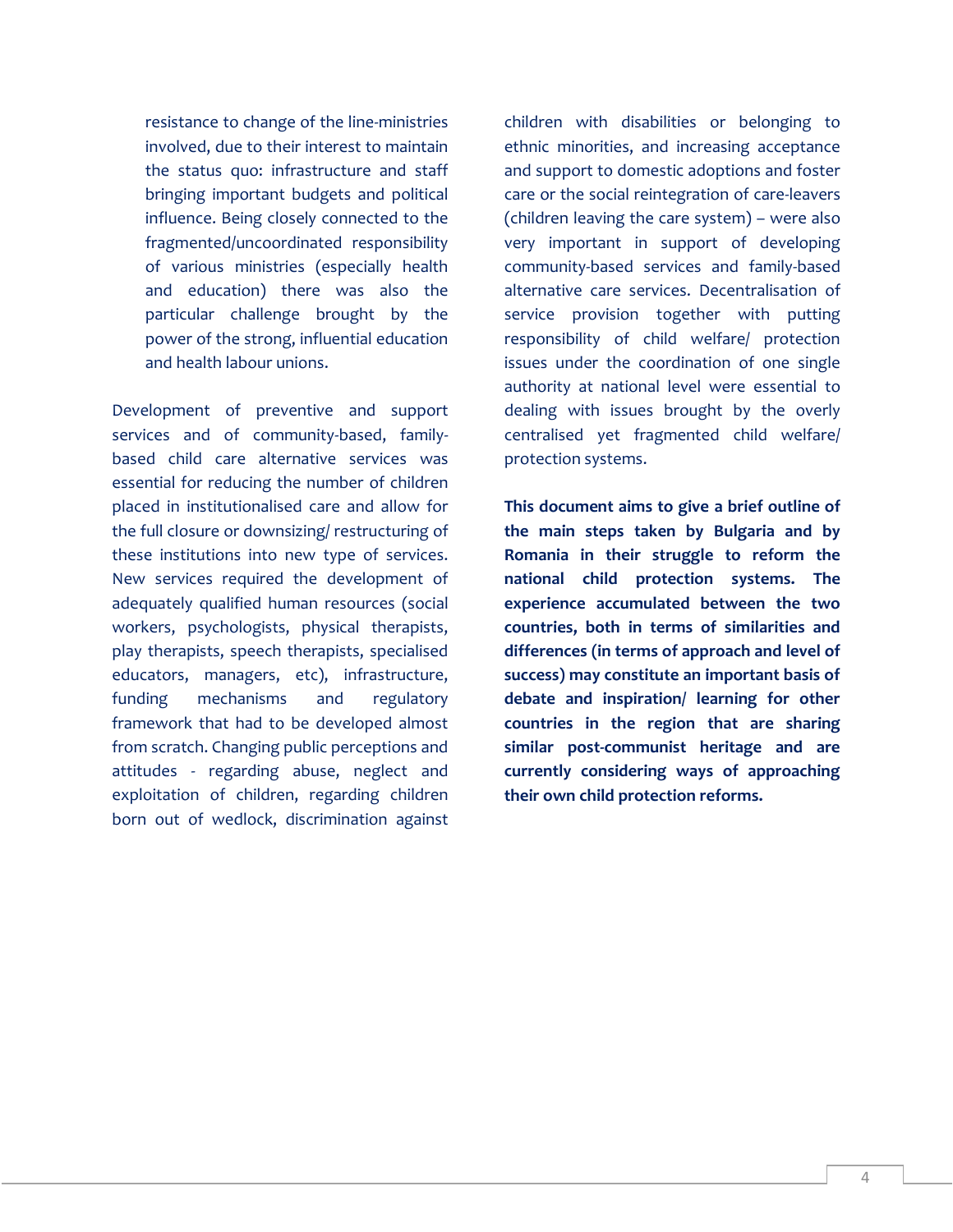### **ROMANIA**

**1996. The Child Protection Department is set up with the General Secretariat of the Government (Prime Minister's office) as sole government body responsible for coordination on child protection issues.**

**1997. New legal framework (Emergency Ordinance 26) is setting up decentralized CP Services (Specialised Public Services for Child Protection - SPSCP) under County Councils administration.** 

**Responsibility for Infant Homes and Children Homes is transferred from the Ministry of Health and respectively Ministry of Education to the newly established SPSCP.** 

# **1. Main similarities**

Proving that similar backgrounds require same or similar solutions, **in both countries**:

- (i) **NEW LEGAL FRAMEWORKS WERE ADOPTED** changes were required to allow the shift from much centralised child protection systems solely based on warehousing children in large institutions to introducing new coordinating structures at central level, preventive and alternative services, decentralisation of service provision, case management, quality control and alignment with UNCRC requirements.
- (ii) **CENTRAL BODIES RESPONSIBLE FOR CHILD PROTECTION ISSUES WERE SET UP** – Having in mind the fact that both countries inherited CP systems that were strongly fragmented, responsibilities being divided between several powerful central stakeholders (Ministry of Health, Ministry of Education, Ministry of Labour and Social Protection/Policies, Ministry of Internal Affairs), bringing coordination of child welfare and protection policies under the responsibility of one single structure at national level was an extremely important step for ensuring a coherent strategy and implementation of reforms, particularly in response to the resistance to change of the lineministries involved to that moment, and associated opposition to change of the labour unions. In Romania, the Child Protection Department was initially set under the structure of the General Secretariat of the Government; later on it was turned into the National Agency/Authority for Child (Rights) Protection. In Bulgaria, the State Agency for Child Protection (SACP) was set up. While in Romania this decision was seconded immediately by moving the entire responsibility for all CP services (including all types of institutions) under the County Councils (first layer of decentralised administration – regional level), facilitating this way a coherent/ coordinated approach at local level, in Bulgaria, decentralisation was slower and incomplete (MLSP and MOH are still important stakeholders, with important influence at central and local

#### **BULGARIA**

**1998. First joint WB/UNICEF, UNDP assessment mission on child protection issues serves as starting point for the preparation of the Child Welfare Reform Project (Bulgaria Government/WB funded)**

**2000. The Government adopts the Strategy and Action Plan for Protection of Child Rights 2000-2003. The Child Protection Act (CPA) is adopted, setting the basis for the establishment of the State Agency for Child Protection (SACP) under the Council of Ministers, (as the main Government body responsible for management, coordination, and control in the area of child protection;**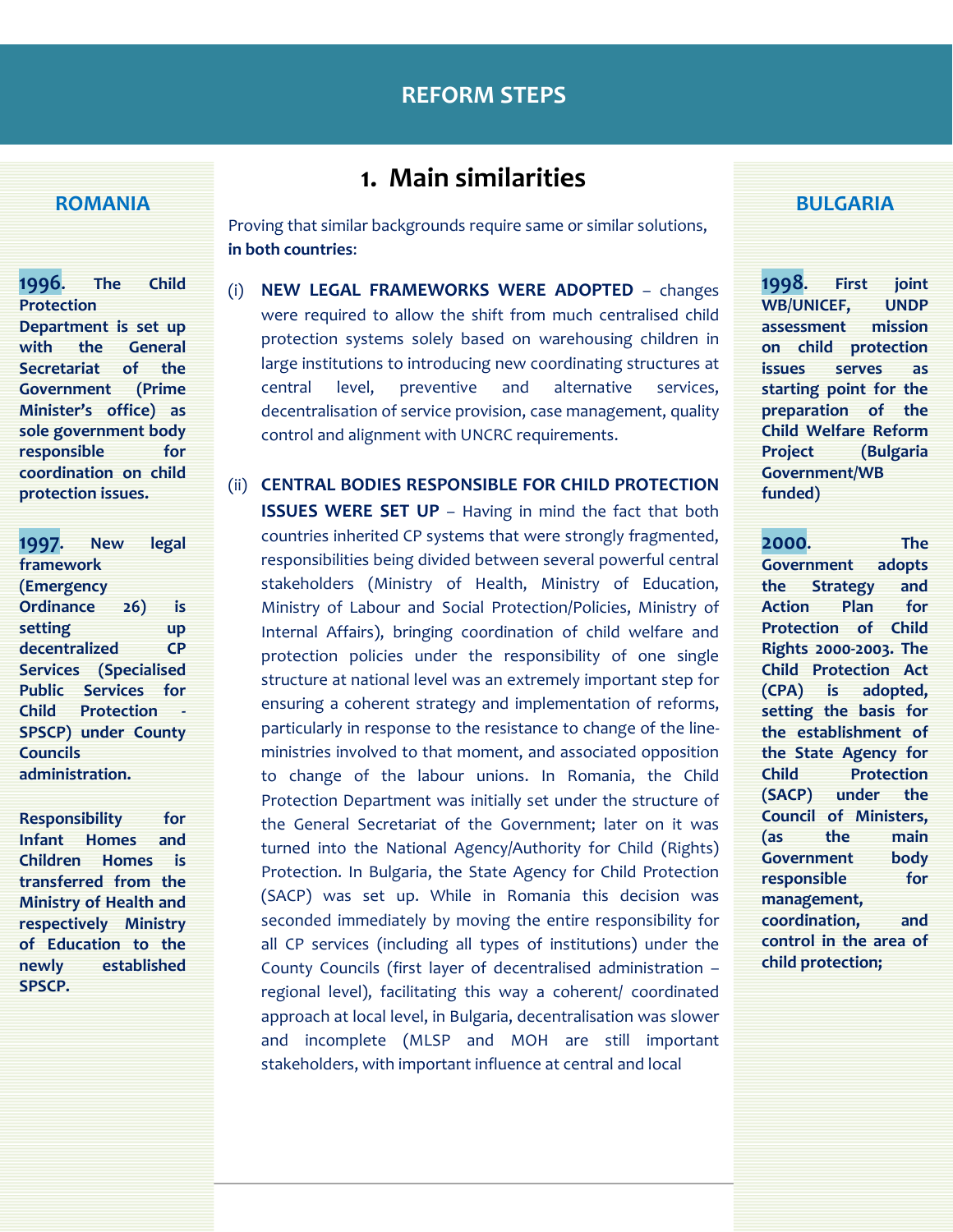### **ROMANIA**

**Institutions for severely disabled children remain with the Authority for Disabled People, while responsibility for special education boarding schools remains with the Ministry of Education. Preventive and alternative services are introduced to the legal framework and start to develop (based on scaling up the services previously piloted by NGOs). Among these services, professional foster care starts to develop at a very fast pace (foster parents are employed by the SPSCP with full employment benefits).**

 **The reform process is 1998. The Child Welfare Reform Strategy is adopted by the Government and the first CWR Project starts. The DI process is starting targeting infant homes and homes for children. substantially supported by NGOs and bilateral donors (WB, CoE Bank, USAID).**

level), with negative consequences on reform policies coordination and implementation (to date, municipal<sup>3</sup> Child Protection Departments are under central administrative coordination of the Social Assistance Agency/ MLSP while Municipal authorities are responsible for administrating service delivery on their territory, situation which makes coordination difficult; also, the Infant Homes are still under the direct administrative responsibility of the MOH, situation that makes interventions extremely difficult at this level).

The case of **Romania** proves quite clearly the fact that putting responsibility in one hand is extremely important. With coordination of policies placed under the central National Authority for Child Protection, placing administrative responsibility for all child protection services in the hands of the County authorities was also essential for a better coordinated/ speedier reform process. In Bulgaria, maintaining other important central stakeholders in charge (MLPS, MOE, MOH), besides the State Agency for Child Protection contributed to the slower pace of reforms and the longer survival of the institutional system of care (ministries in charge were reluctant to closing down institutions falling under their administrative responsibility).

(iii) **CAPACITY DEVELOPMENT FOR LOCAL CHILD PROTECTION SERVICES**, for case management and gate keeping (single entry points) was considered – starting from almost no capacity at local level, investments had to be made to build such capacity in order to bring qualified social workers and mainstream case management for gate-keeping purposes (developing single entry points to the child protection system of care). In Romania, County Specialised Child Protection Services were developed early in the reform process at County level (first layer of decentralised administration), based on scaling up pilot models previously implemented by NGOs. Later on these structures turned into County Directorates for Child Protection, as part of the General

#### **BULGARIA**

**Management of national and regional child protection programs), the NCCP (advisory body to the chairperson of the SACP, with representatives from all Governmental and non-governmental institutions engaged in the care of children), and the Child Protection Departments (CPDs) under the Social Assistance Directorates (DSAs –**

**as child protection responsible bodies at municipal level).**

**2001. The CPA enters to force; SACP, NCCP and CPDs are set up and start functioning. The CWR Project starts. There is no real decentralization process. While CPDs (with poor capacity) are based at municipal level, they are actually not managed by the Municipal authorities, but by the MLSP-Social Assistance Agency executive structure of the Government) and the Local (Municipal) Directorates for Social Assistance (DSAs).**

 $\overline{\text{B}}$  The administrative structure in Bulgaria is different from Romania. While in Romania there are elected **Agency** (central towns, communes) administrations, in Bulgaria the regional (Oblast) administration is directly subc structures, and only local administrations are elected (therefore really decentralized)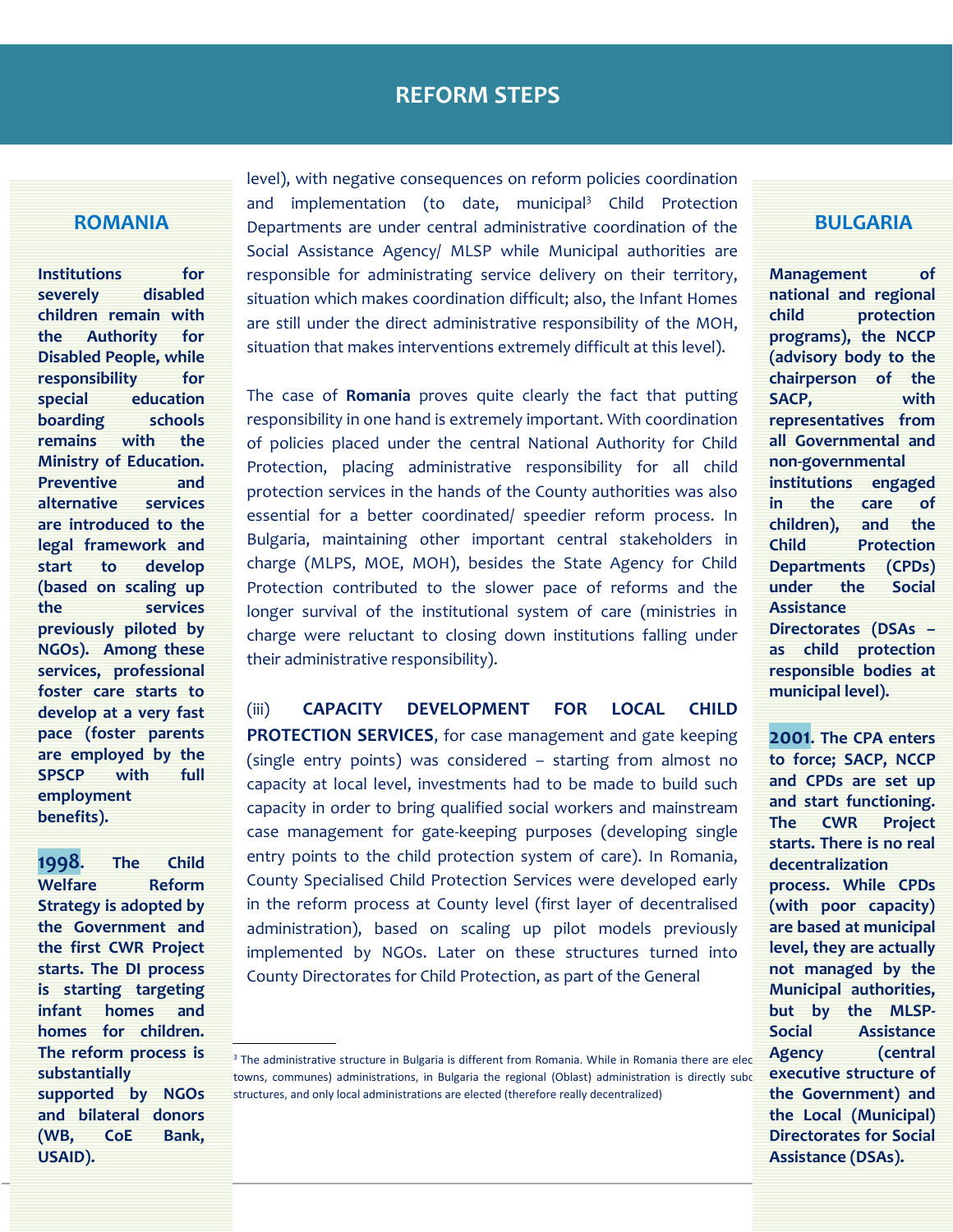#### **ROMANIA**

**NGOs are regarded as donors and implementers (of their own funding and services). Contracting out of services is not considered as an option as focus is set on quickly developing the capacity of the public services (and the NGO sector was considered to be strong enough). First attempts of developing quality standards for services are made. The basis of developing a Child Protection Information System are set.**

**1999. Economic crisis hits the region. Without enough support from the central government, the decentralized child protection system is hit hard, revealing important dysfunctional ties between** the **decentralized CP system and a still very centralized administration.** 

County Directorates for Social Assistance and Child Protection, currently the main and most powerful CP services providers in the country. In Bulgaria, Child Protection Departments were developed at municipal level, as part of the Municipal Social Assistance Departments, the extended arm of the central ASA/ MLSP. Both in Romania and Bulgaria these services are still understaffed, case managers being confronted with very high case loads. Still, they essentially contributed (and contribute) to providing children in need with the most appropriate Child Protection services, considering the best interest of the child, putting prevention and support measures first, and child-family separation ones last.

# (iv) **COURT DECISIONS HAVE BEEN INTRODUCED WHEN PLACING CHILDREN OUTSIDE THEIR FAMILY ENVIRONMENT**

– introducing this measure was important in order to make sure that child-family separation decisions are taken only as a measure of last resort and in the best interest of the child, that due consideration is given to the opinion of the parents and of the child (according to age and maturity) and that any potential conflict of interest is removed from the decision making process (like, for instance, placements being decided solely by the arbitrary authority of the management of the respective institutions). In Romania, court decisions are required only when parents disagree with the decision taken by the Child Protection Commission (a specialised administrative decision-making body, functioning in close connection to the General Directorates for Social Assistance and Child Protection, at County Council level), while in Bulgaria all separation decisions have to be confirmed by the court. Courts decisions are usually taking more time, which means that in Romania, with the Child Protection Commissions in place, separation decisions can be taken probably faster, without delay (when the best interest of the child requires it), while keeping the Courts<sup>4</sup> as a higher instance of review and decision (when/if the case). There are no necessary pros and cons for one model or another, as long as the most important thing is that there is a

### **BULGARIA**

**Responsibility of CP institutions remains centralized and unchanged (Infant Homes under the MOH, Homes for Children under the MOE, Homes for severely disabled children – MLSP, Juvenile Temporary Placement Homes – MOI). The only really decentralized services are the newly established alternative services as managing responsibility was given to the Municipal authorities.**

**The definition of CP Institutions doesn't include Special Schools and Social Vocational Education institutions which are still under the MOE.**

### **2002-2006.**

**Alternative services (based on NGOprovided models and also following the Romanian example) are developed in 10 pilot municipalities. Service provision is contracted by municipalities with few NGOs.**

<sup>&</sup>lt;sup>4</sup> Ideally all separation decisions should be reviewed by the Court to make sure that decisions are alw **TEW NGUS.** child, with the condition that judges are trained and specialised for this purpose.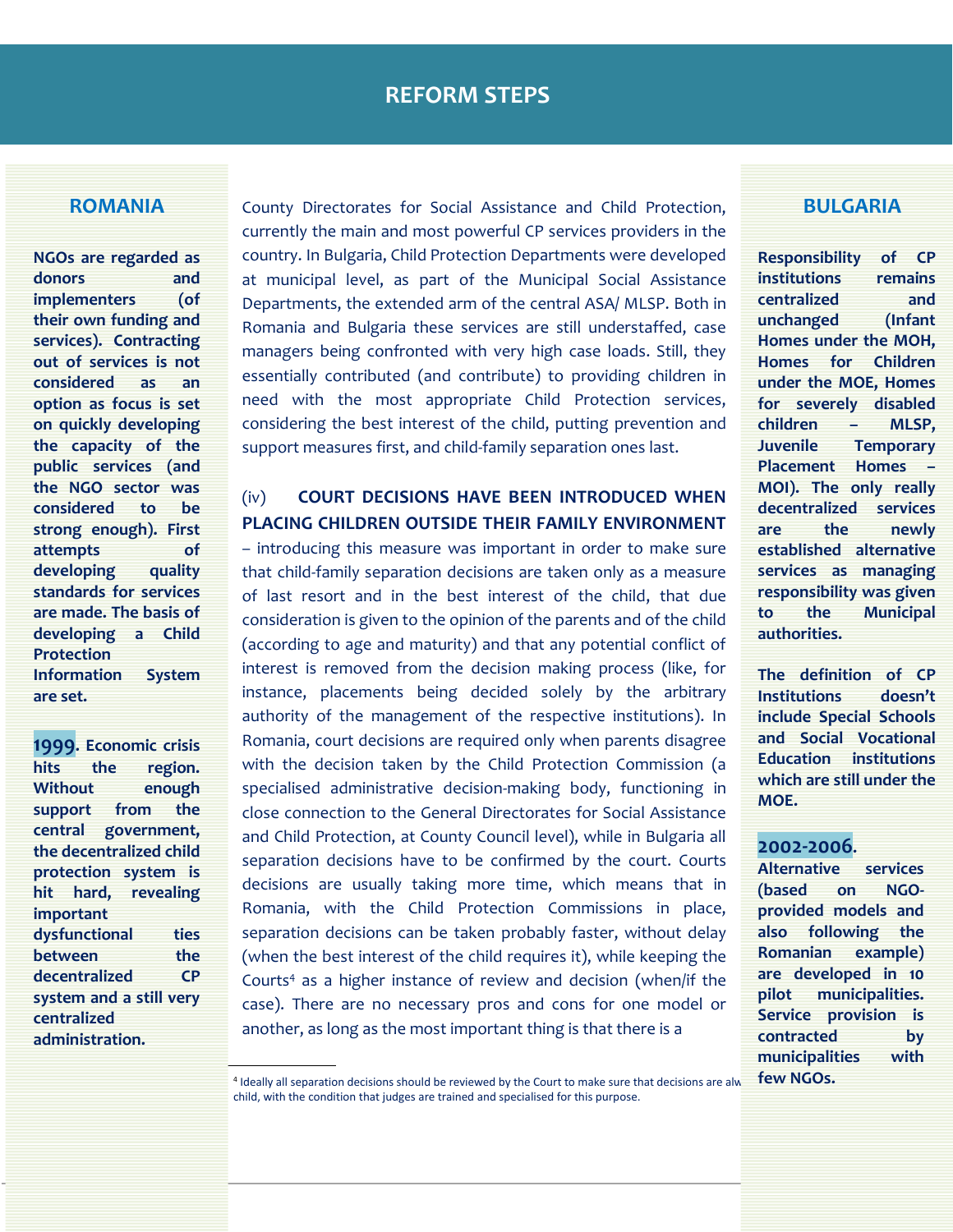#### **ROMANIA**

**A new legal framework is adopted, establishing the Authority for Child Rights Protection and Adoptions as the single government body responsible for children issues in Romania.** 

**Responsibility for the homes for severely disabled children and for the boarding facilities of the special education system is transferred to the County SPSCPs. The legal framework is introducing compulsory subsidizing of the decentralized CP system by the Central Government and the** 

**possibility of the newly established authority to directly finance National Interest Programmes (targeting government established CP reform priorities).**

**Important EU financial and technical support steps in and the reform process is boosted.**

mechanism in place to ensure the independent decision of the Courts, either as a must (Bulgaria) or as an option (Romania).

(v) **DEVELOPMENT OF PREVENTION, SUPPORT AND ALTERNATIVE CARE SERVICES** was considered – services are at the core of a functional child protection system; developing prevention and support services was essential to prevent children from being separated from their families and further placed in institutions; on the other hand, introducing alternative care services contributed also to the improvement of the quality of the services provided to children for whom separation from their parents was unavoidable, and further reducing reliance on the "classic" residential care institutions.

(vi) **QUALITY STANDARDS** (including for case management) were developed and adopted – an essential measure for quality assurance of services provided to children and their parents country-wide and throughout the child protection system. While there was and still is room for improvement of the contents and structure of these standards, they have contributed to shaping the services and improving the quality of service provision.

(vii) **LICENSING OF SERVICE PROVISION** was introduced – a measure closely linked to the previous one; also key to quality assurance because service providers should be given a license to function only if services are responding to the minimum quality standard requirements; also, licenses are provided for a limited period of time (2-3 years) so that this requires regular quality control, and this ensures a close connection between quality standards, quality control and licensing.

(viii) **KINSHIP CARE IS USED AS A MAIN ALTERNATIVE CARE SOLUTION** – because it was and is the most accessible family-based alternative, both in terms of costs and human resources, for policy makers and service providers, kinship care (and guardianship) was and remains the most attractive and efficient alternative care solution. Because of its accessibility, however, both countries overlooked so far the need to further

#### **BULGARIA**

**Case management and Quality standards for services are developed and adopted with the implementation regulations of the CP Act. Licensing of service provision is introduced (with the implementation regulations of the CPA) as a responsibility of the SACP; licensing is, however, required only to NGOs and private service providers.**

**Responsibility for children with disabilities is transferred from MLSP to the Municipal authorities (2003).**

**With less pressure from the EU, the pace of reforms is slow and development of alternatives is mostly limited to the 10 CWR pilot municipalities. Among alternative options, foster care (not fully professionalized) is developing very slowly and numbers are almost irrelevant as a change.**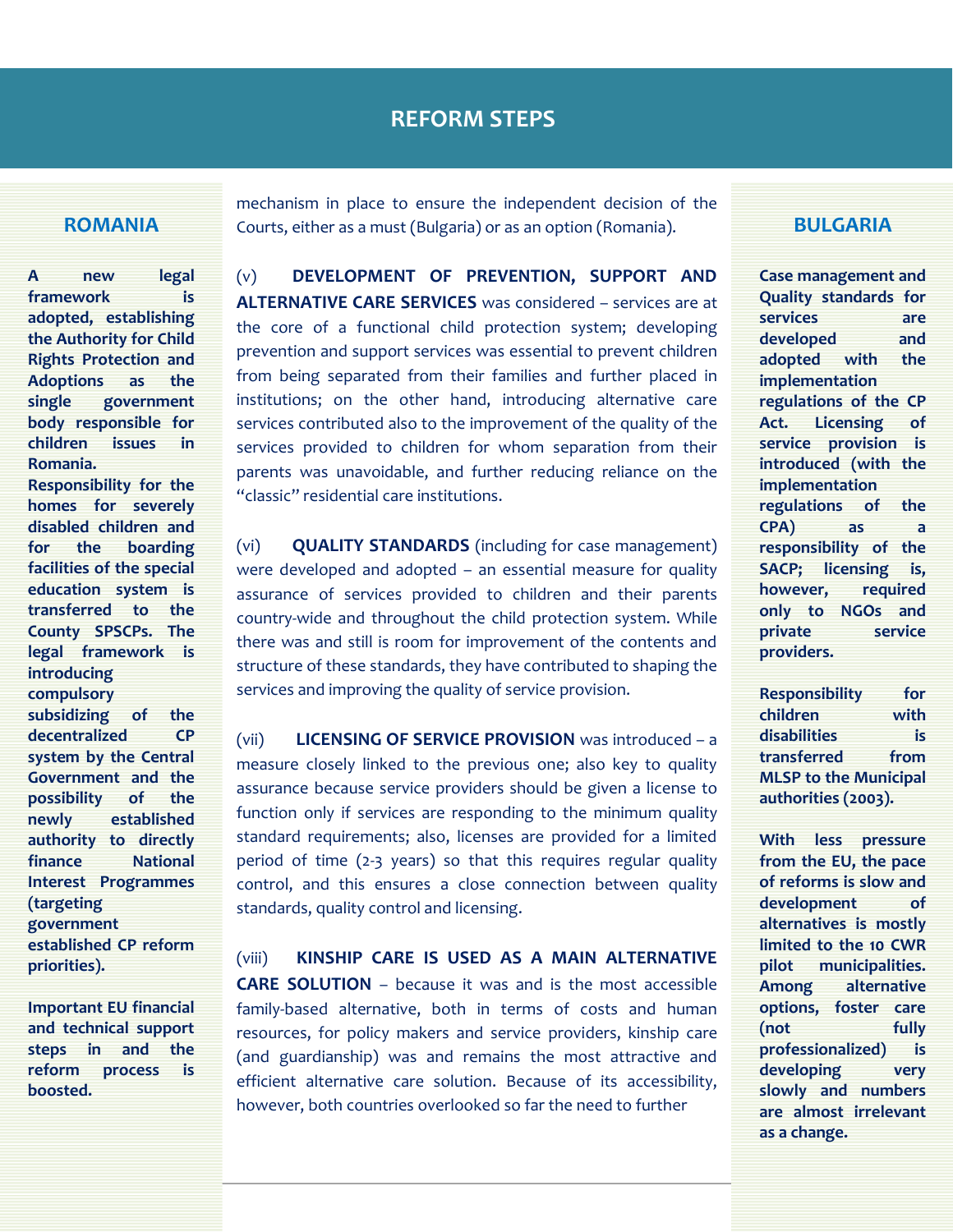#### **ROMANIA**

**2000 – 2004. Intensive DI process under the pressure of the EU (with CWR as a political conditionality for accession). The DI process leads to the closure of an important number of institutions and the intensive development of a range of alternative care services (foster care, kinship care, small group homes, protected apartments).** 

**NGOs step in to fill the gaps by developing much needed support and monitoring services, to support re/integration of care leavers (with own resources or resources provided by bilateral donors).**

**Case management and minimum quality standards are developed (starting 2001) during this period for most of the CP services (a process that will be finalized in 2007) and a licensing system in introduced (for services provided by both private and public entities).**

regulate kinship care (in a similar way to foster care) as a welldefined service, with quality of care standards including specific requirements to selection, training, support, etc.

(ix) **PUBLIC AWARENESS CAMPAIGNS WERE LAUNCHED IN SUPPORT TO THE REFORM PROCESS** – changing public perceptions and attitudes, determining a better understanding of child rights and child protection issues, putting emphasis on prevention and the need for change, was considered essential for the successful implementation of reforms in both countries. Probably the most important and best known campaign in Romania was "Casa de Copii nu e Acasa" (the Home for Children is not 'at Home'), which ran for 2 years (November 2001 – November 2003), with a total budget of 3,6 million Euro (involving complex campaigns on TV, radio, printed media, billboards, etc – with a total value of 9,3 million Euro equivalent of free advertising space provided by the various media channels). The scope of the campaign was preventing child-family separation while putting emphasis on the importance of bringing up children in a family environment, and the promotion of the alternative and support services available for families in need. While the impact of such campaigns is usually difficult to quantify, in Romania this campaign was followed by a survey that revealed that it reached to 68% of the population, the number of those interested to accept a child to be placed with them increased from 3,8% to 6,3%, almost half of those interviewed declared that domestic adoptions would be the best solution for institutionalised children, the hotline associated to the campaign was known to 68,4% of those who observed the campaign, and the toll-free line was accessed by 10,100 people during the campaign.

**In Bulgaria**, targeted public awareness campaigns aimed to raise awareness and support the process of deinstitutionalisation, were launched in 2012 following the start of the pilot projects implementation as part of the Government Strategy Vision for Deinstitutionalisation Project approved in 2010. The only campaigns carried out before that were sporadic, carried out mostly at local/regional level or based on a certain issue (e.g.

#### **BULGARIA**

**International adoptions continue without any disruption, in accordance with the provisions of the Hague Convention. The reform process is supported by public awareness campaigns. A management information system is developed to track child protection data.**

**2006. Guidelines for reform, restructuring and closure of the residential care homes are developed by the SACP, focused on infrastructure and conditions of the home rather than pushing changes in the lives of vulnerable children.** 

**2007. Bulgaria joins EU. Responsibility of Children Homes is transferred from the MES to the Municipal Authorities.**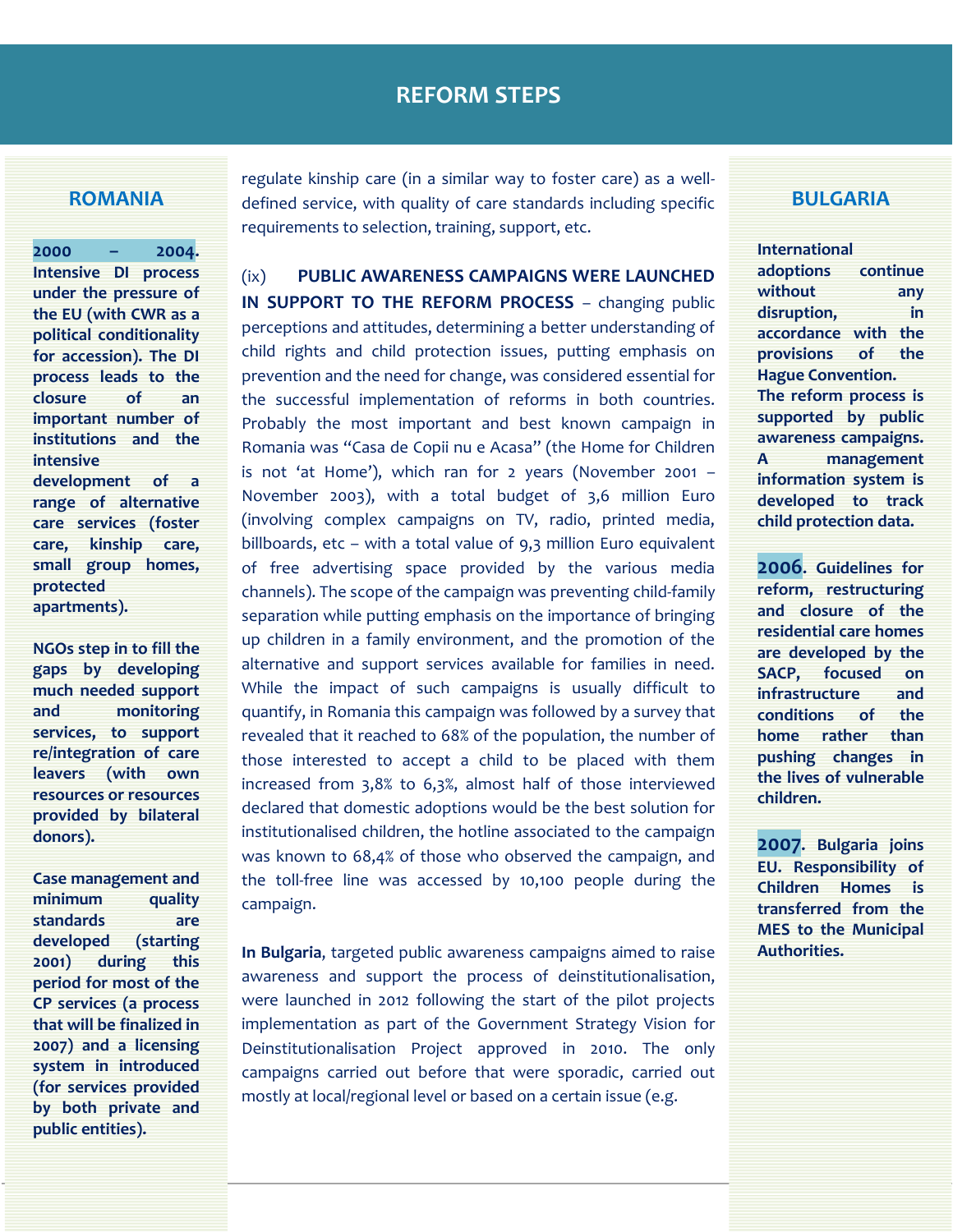foster care, early child hood development, etc. and developed/ implemented by UNICEF and other international organisations).

#### **ROMANIA**

**Intensive work is carried on for drafting the new CP Law, adopted at the end of 2004. A ban is introduced on all international adoptions. The DI process is strongly supported by public awareness campaigns.** 

**2005. The new CP Law (Law 272/2004) enters to force. It places the NACP under the structure of the MLSP; County CP Directorates are also united with the general Social Assistance system into the General Directorates for Social Assistance and Child Protection (GDSACP). Responsibility for preventative services is passed to the local authorities (municipalities, communes) without an adequate transfer of financial support** 

**(this is translated into very low capacity of the local authorities to develop preventive** 

**services** 

**BEEN DEVELOPED** – to effectively track and provide up to date, live information on services provided to children and

(x) **CHILD PROTECTION INFORMATION SYSTEMS HAVE** 

families at risk, and on children in care. Even if in both countries they are not yet fully functional, the information systems are already effectively contributing to providing reliable child protection data that is regularly updated.

# **Differences were mainly influenced by the country political or administrative contexts which were influencing the pace/ scale of reforms, and also the performance of the child protection systems or of specific services.**

For instance, in **Romania** as a consequence of intense media coverage/debate and pressure from civil society structures, child welfare/protection reforms were already high on the internal political agenda in 1997, when the Government decided to start the reform process. When the economic crisis struck (in 1998 – 1999), the EU intervention (both political and financial) was essential for saving the early gains of the reform process and for pushing forward for further reforms. Child welfare reforms were put high on the EU-Romania political agenda and were turned into conditionality for EU accession, putting this way additional pressure on Romania. EU accession proved to be a major incentive. Political will and political pressure (EU connecting accession to child protection reforms) seconded by adequate funding targeted to support development of support and alternative care services while closing down institutions were at the heart of the reforms. This was not the case for **Bulgaria**, where child welfare reforms were not given similar importance connected to the EU accession process.

#### **BULGARIA**

**2007-2009. UNICEF in partnership with NGO Alliance is closing (2007-2009) the first Home for Children (Mogilino) with severe disabilities (after a media scandal showing the appalling conditions in which children were cared for).** 

## **2009/2010. Renewal of**

**deinstitutionalisation reform in following the Mogilino public outcry and EC pressure. 2009 – interministerial working group is set-up and a seminar in Bansko with all stakeholders took place, where key issues and recommendations for the way forward were discussed and agreed with EC representatives.**

**2010. First closure of an infant home in Teteven.**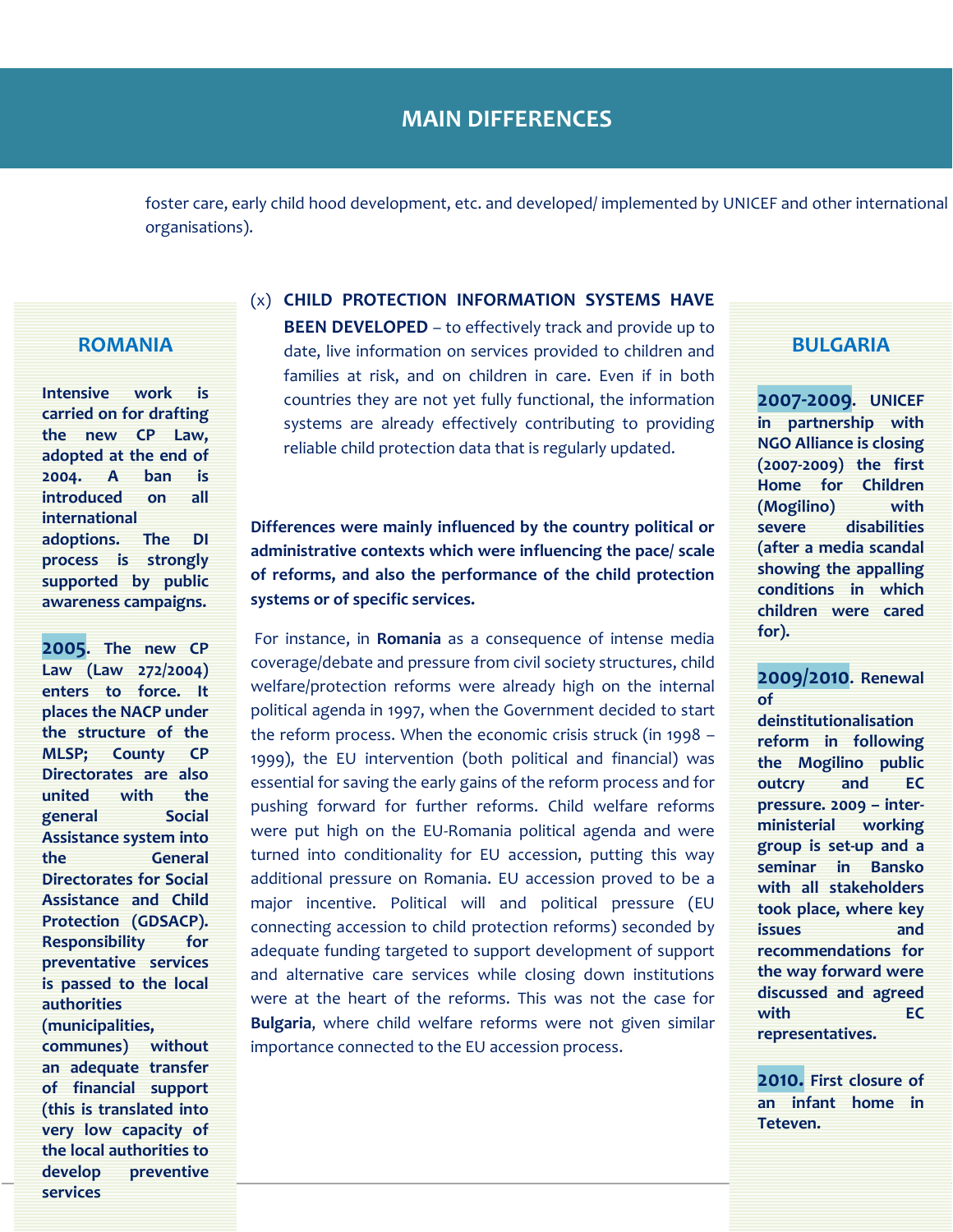#### **ROMANIA**

**(Identification, basic counselling and support, assessment, referral, monitoring). The new legal framework forbids the placement in residential care institutions of children aged 0-2. As a consequence all remaining infant homes were closed within the next couple of years (2005-2007). The process of closing down homes for children with disabilities continues (a process that is not yet finalized in 2012).** 

**The government adopts OUG 34/2006, introducing** the **possibility of the government (MLSP) to partially subsidize some NGO-provided services.** 

**Attempts by NGOs to push for contracting arrangements for service provision (with local or central authorities) are not successful (despite pilots demonstrating the sustainability of this approach). The Child Monitoring and Tracking Systems is developed (CMTIS).**

From an administrative point of view, with County (regional) administrations at hand, in Romania responsibility for all case management and services was placed in the hands of the County Directorates for Child Protection, making it easier to develop services for which regional coverage makes more sense from a human and financial resources point of view (services requiring well trained/ specialised human resources). The lack of such regional (elected) administrative structures in Bulgaria made the development of such services more difficult, as municipal authorities had limited resources available.

#### **(I) DECENTRALISATION AND SERVICE PROVISION**

In **Romania,** the responsibility for all CP services (including all types of institutions, support and prevention services) was given to the County authorities. Since 2005, responsibility for preventive and basic support services was shifted (further decentralised) to the local authorities (Mayor Office level). With a well developed network of NGOs at the start of the reform process, the government decided to put emphasis on developing the capacity of the public sector. Therefore, service delivery capacity with the County Child Protection Directorates has developed quite quickly. Currently the County Directorates for Social Assistance and Child Protection are the main CP services providers. It is one of the reasons for which outsourcing of service provision with NGOs and private providers, despite long and numerous debates, is not yet regulated. Currently only some NGO-provided services are state-subsidized; NGOs are not contracted as service providers.

In **Bulgaria,** the CPDs are still under central management. Only responsibility for alternative services and Children Homes was passed to the Municipalities. However, there is a dysfunctional relationship between the CPDs and Municipal authorities. In the early days of the reform process, in order to compensate for the lack of capacity of the local authorities, the decision of outsourcing service provision with NGOs was taken (the Child

#### **BULGARIA**

**Regional Planning for CP services (initiated by UNICEF) is carried out across the country with the scope of ensuring coherence, improved coordination and sustainability of approaches.** 

**2010. Development of a strategic document called Vision for Deinstitutionalisation in Bulgaria supplemented by a detailed action plan which commits to closure of all homes by 2025 and a moratorium of placement of children under three in residential care.** 

**In 2010 – 2011, 5 pilot projects supported with EU funding from ESF, ERDF and Rural Development Fund start as part of the action plan implementation.** 

**These are as follows:**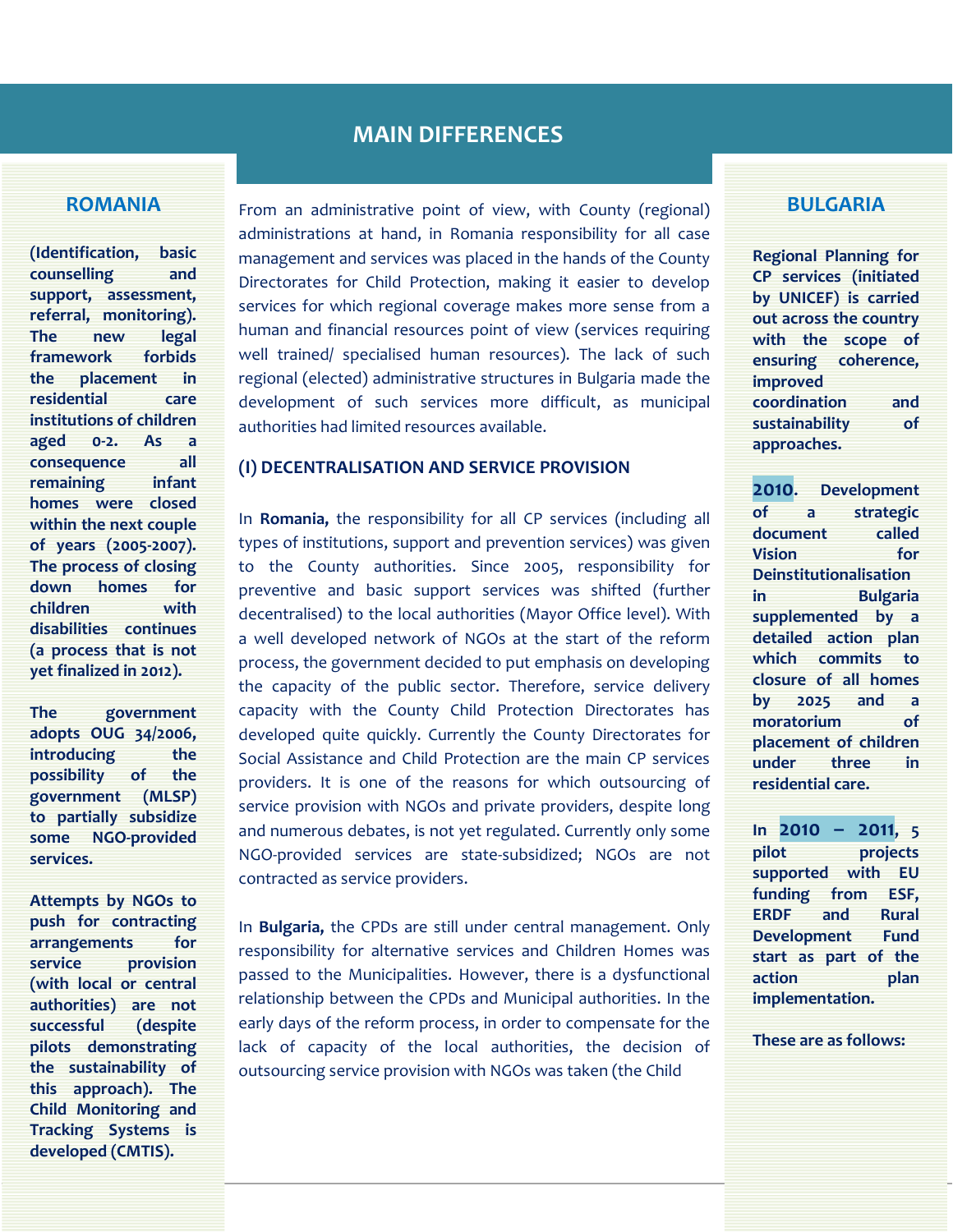#### **ROMANIA**

**2007. Romania joins EU.**

**2008 – Present time. Economic crisis hits again. Financial standards are developed for most of the CP services with UNICEF support. Romania takes considerable steps back: the process of closing down institutions is almost stopped (with the exception of closure of institutions for severely disabled children).** 

**The capacity of the GDSACPs is decreasing (specialists leave due to salary cuts and replacements cannot be employed); the NACP is reduced to the level of General Directorate of the MLSP and later on to simple CP Directorate, with no power of political influence or decision.** 

**Reform processes are stagnating on all aspects.**

Welfare Reform, WB-funded pilot project). This contributed to the development of the child protection NGO sector. Currently there is a mix of service provision, with some places where municipalities are fully outsourcing it with NGOs/ private providers and places where municipalities decided to implement the services by developing their own structures. Not all institutions were placed under the responsibility of the local authorities in the same time. Responsibility of the Institutions for disabled children was transferred to the local authorities in 2003, while the responsibility for Children Homes was given to the Municipalities only in 2007. Responsibility for Infant Homes rests with the Ministry of Health until now. There are no regional services, as there is no regional administration to connect such services to.

#### **(II) REFORM APPROACH**

Reflecting the strong political will and support for this matter, the Romanian reform process (involving development of specialised child protection services and preventive services) was countrywide, covering all Counties at the same time, contributing this way to a relatively uniform implementation of reforms across the country.

In Bulgaria the reform process was country-wide for the CPDs only (meaning that CPDs were developed in all municipalities). Development of support and alternative care services was however mostly limited to 10 pilot municipalities in the early 4-5 years of reforms, and, as a consequence, the scale and pace of reforms was lower than in Romania. Based on the pilots, development of similar models by other municipalities followed slowly starting with 2007, using own and EU funds for this purpose. The fact that introduction of new services was not really followed by the downsizing of the "classic" residential care one contributed to creating two parallel systems: the institutional one and the alternative care services one. Also, the Guidelines for Reform, restructuring and closure of children homes adopted in 2006 by the SACP, contributed in some cases only to improving

# **BULGARIA**

#### **Project 1:**

**deinstitutionalisation of children in Homes for children with disabilities (24 homes for children with disabilities)** 

#### **Project 2:**

**deinstitutionalisation of children in Homes for medico - social care (infant homes) - (restructuring of 8 pilot infant homes)** 

#### **Project 3:**

**deinstitutionalisation of children in Homes for children deprived of parental care (74 Homes for children deprived of parental care) and deinstitutionalization of people with disabilities**

**Project 4: development of foster care** 

**Project 5: career development of social workers** 

**Infant Homes are still**  under the **responsibility of the MOH. Institutions for severely disabled children are still functional.**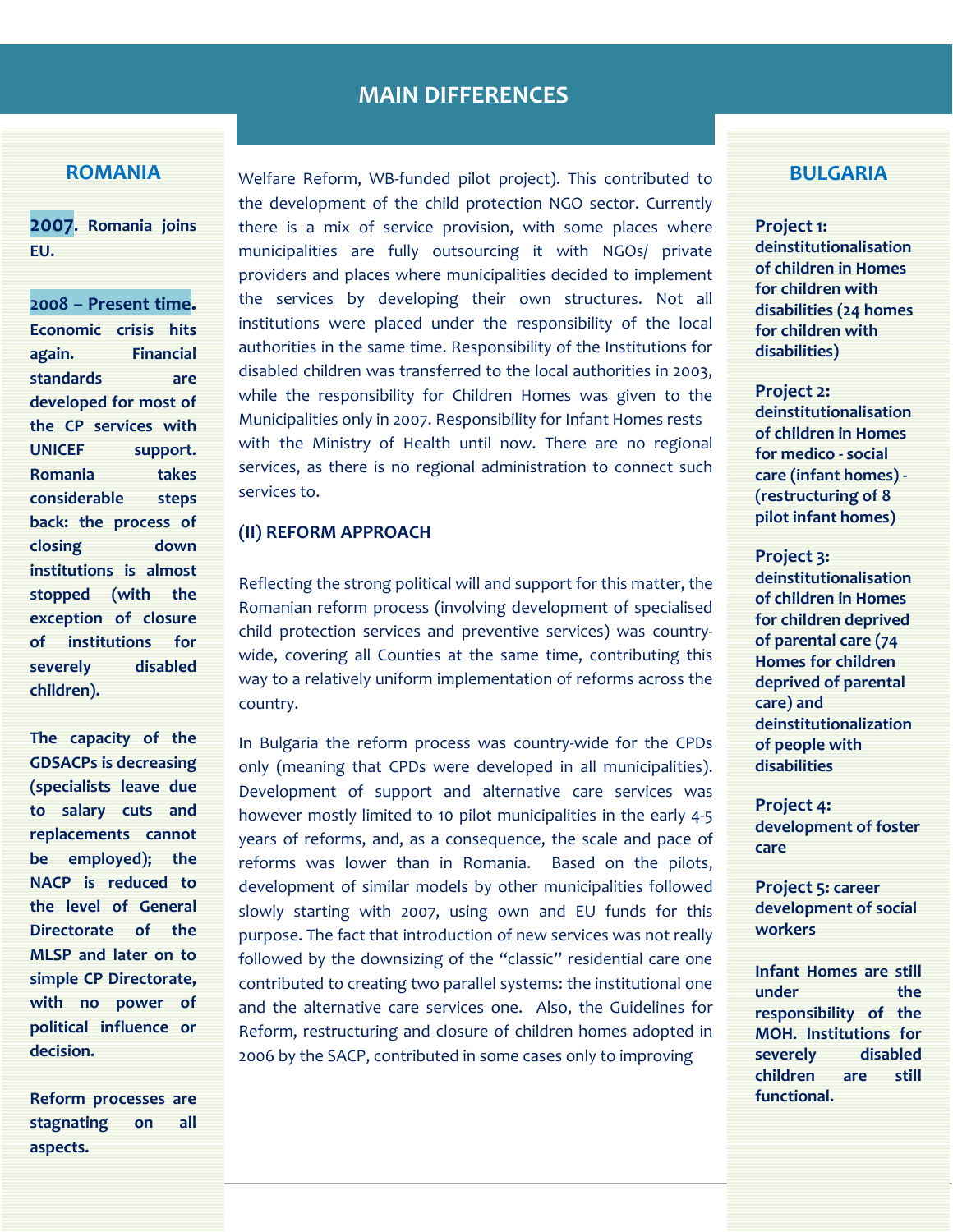the physical conditions of the institutions, rather than to closing them down. In 2010 a comprehensive closure project (actually comprising several projects) was launched under the Government Strategy "Vision for Deinstitutionalisation" Project.

#### **(III) FOSTER CARE**

In Romania foster care was at the core of reforms, considered as a main alternative care service. Therefore, emphasis was put on developing professional foster care from the very beginning of the reform process (starting 1997). Professional foster parents were (and are) employed by the County Child Protection Directorates with full employment benefits and the pace of development was very high. By the end of 2002 the system was employing 9170 foster parents who were caring for 11935 children. The peak was reached in 2008 with 20780 children placed in the care of 15023 professional foster parents.

In Bulgaria importance started to be given to foster care from 2006-2007 (6 years after the debut of the reform processes) when changes to the legal framework allowed foster parents to be professionals employed with full benefits. The pace of development was very slow. At the end of 2006 there were 65 children placed in foster care. At the end of 2009 there were 250 foster families with 220(!) children placed. With UNICEF stepping in, better progress has been recorded starting with 2009. In only one year the number of placement almost doubled, and in 2012, the number of children reached to 1024 (still very low as compared to Romania). Latest data (2013) show that the number of foster parents reached to 1796 and the number of children placed in foster care to 1847.

#### **(iv) ADOPTIONS**

 $\overline{a}$ 

Under pressure from the European Union (EU), Romania in 2001 imposed a moratorium on foreign adoptions after allegations of corruption of officials involved in the adoption process. In 2004, Romania passed a law banning adoptions by all foreigners except relatives of the children. That law went into effect January 1, 2005. Recently, the law was reviewed to allow international adoption of Romanian children by Romanian citizens who live abroad. In the same time domestic adoption procedures are still lengthy and difficult, with direct influence on the adoption rates which are quite low (see data presented below).

In Bulgaria there was/is no interdiction on international adoptions<sup>5</sup>. While in 2002-2003 the number of international adoptions was higher than the number of domestic ones, starting with 2004, the situation

<sup>&</sup>lt;sup>5</sup> In Bulgaria, there was also an attempt to regulate international adoptions and, in 2007 and 2008, there was unofficial demand by the Ministry of Justice for the number not to be higher than 100 cases per year. Following advocacy by NGOs and international adoption agencies, this practice was stopped and the Hague Convention is implemented i.e. international adoption is regulated as a last resort.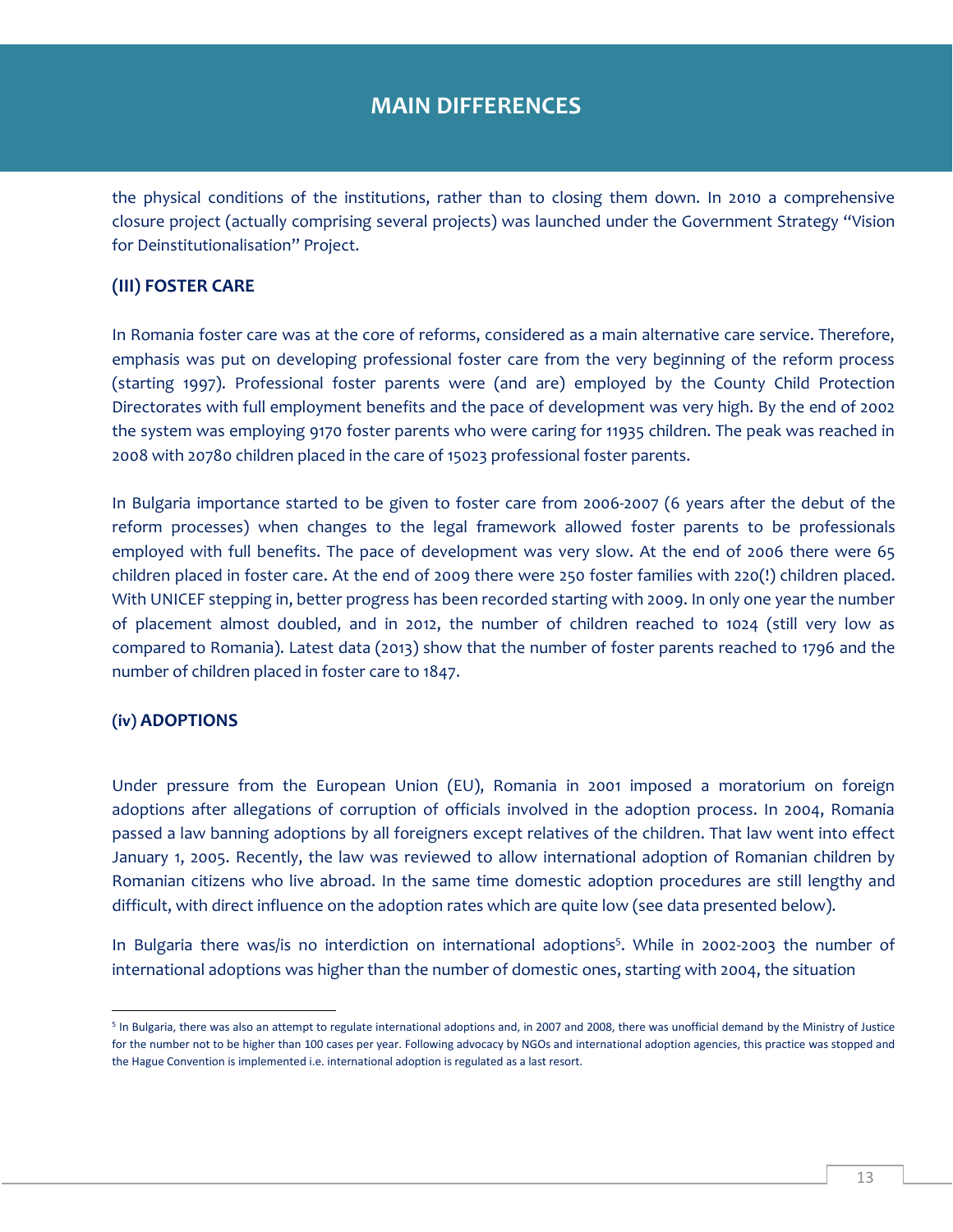reversed. Infant Homes continue to be a main source for both domestic and international adoptions. Adoption rates are much higher than in Romania (see data below).

#### **(v) CLOSURE OF INSTITUTIONS**

In Romania emphasis was put from the very beginning on de-institutionalisation and on closing down residential care institutions. Starting 2001 this process was augmented with the political pressure and notable financial support of the EU. All Infant Homes have been closed by 2007, and (classic) Homes for disabled children have been closed by 2010.

In Bulgaria, with a slower pace of development of the alternative care services, so far 2 infant homes have been closed (as of Dec 2013). Also, only two Institutions for Disabled children (Mogilino and Gorna Koznitsa) were closed to date. A good practice example for closing an institution was set up in 2008 with the closure of the Home for children deprived of parental care in Stara Zagora. In 2011 a dedicated project started to close down 8 more Infant Homes, 24 Institutions for Disabled Children, and 74 Homes for Children Deprived of Parental Care (the project is ongoing).

#### **(vi) LICENSING**

In Romania, licensing is compulsory for all service providers, no matter if they are private or public. This means that the same quality of service provision is required with no exception. However, there is a low capacity of the quality control bodies, which turns licensing, in most of the cases, into a formality.

In Bulgaria licensing is compulsory only for NGOs and private service providers, situation that gives public providers an unfair advantage. This may be interpreted as recognition of the fact that the public sector is not able to cope with quality standard requirements. Quality control bodies also have a low capacity, however this can be focused on the private service providers.

#### **(vii) OUTSOURCING OF SERVICE PROVISION TO NGOS AND PRIVATE SERVICE PROVIDERS**

As described earlier (see "Decentralisation and service provision") in Romania outsourcing of child protection services is not yet regulated, which means that NGOs are not contracted as service providers. In the last years (following EU accession), the child welfare/protection NGO sector in Romania recorded a considerable decrease, with many sector NGOs closing their doors due to lack of funds. In Bulgaria outsourcing was regulated and used since the pilot stage of the reform, contributing to the development of the social services market sector and sustainability of the NGO service providers sector.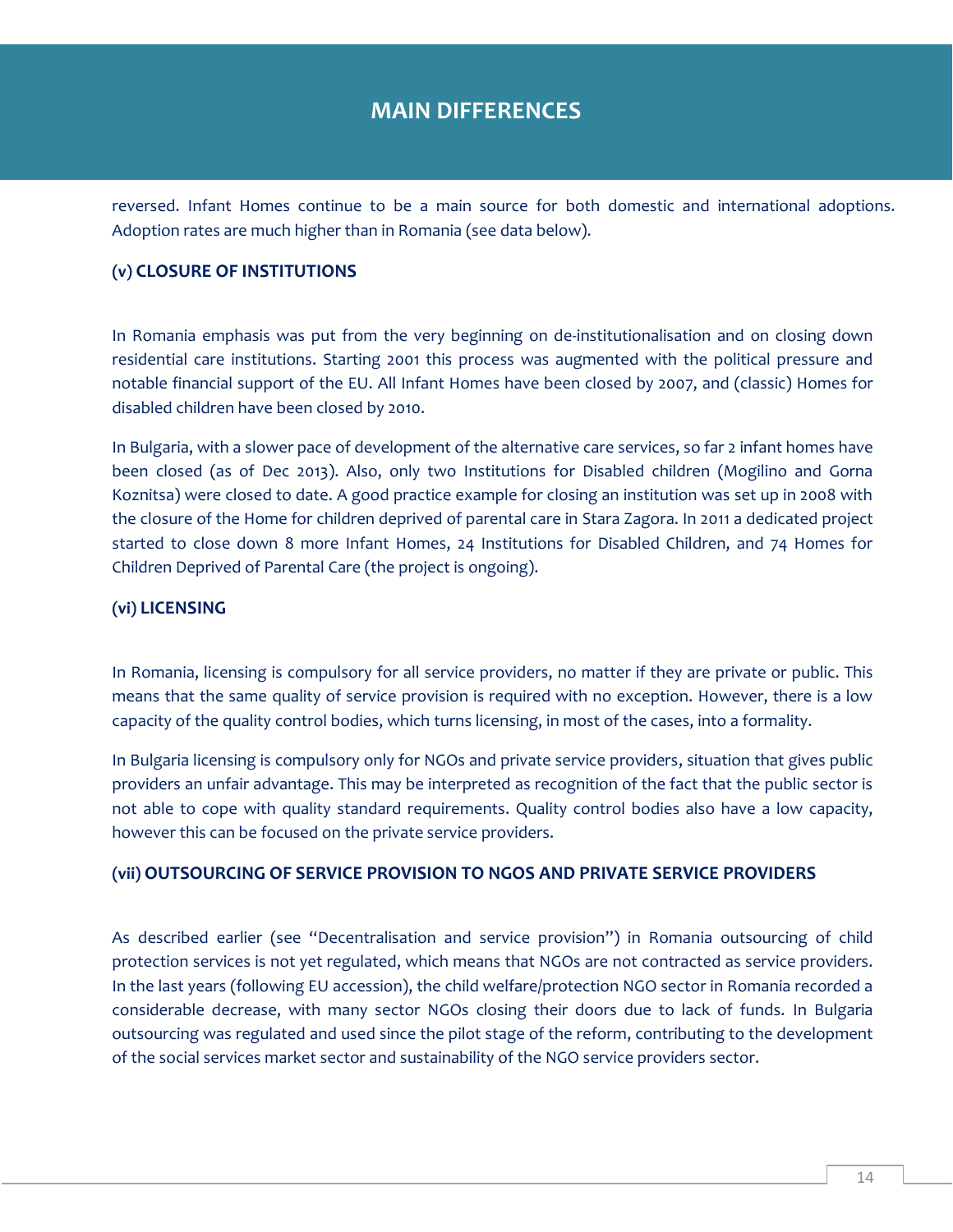# **Table 2 - Outcomes (2011) Source: UNICEF TransMonEE Database**

|                                            | <b>ROMANIA</b>         | <b>BULGARIA</b>                      |
|--------------------------------------------|------------------------|--------------------------------------|
| Rate of children in residential care (per  | 600                    | 582                                  |
| 100,000 population aged 0-17)              |                        |                                      |
|                                            |                        |                                      |
| Note 1: both countries started from        |                        |                                      |
| around 1400                                |                        | Note: in Bulgaria Special            |
| Note 2: in Romania about 50% of the        |                        | education boarding schools           |
| residential care services are family-type/ |                        | vocational<br>training<br>and        |
| community integrated alternatives (small   |                        | homes are not included               |
| group homes and apartments)                |                        |                                      |
| Rate of children aged 0-2 in infant homes  | $\mathbf 0$            | 465                                  |
| (per 100,000 population aged 0-2)          |                        |                                      |
| Rate of children in care of foster parents | 1042                   | 635                                  |
| or guardians (per 100,000 population       |                        |                                      |
| aged 0-17)                                 |                        |                                      |
| Gross adoption<br>100,000<br>rate<br>(per  | 135,7                  | 323,3                                |
| population aged 0-3)                       |                        |                                      |
|                                            | International<br>Note: |                                      |
|                                            | adoptions are banned   |                                      |
| Total rate of children separated from      | 1642                   | 1217                                 |
| their families (per 100,000 population     |                        |                                      |
| aged 0-17)                                 |                        | Note:<br><b>Special</b><br>education |
|                                            |                        | boarding<br>schools<br>and           |
|                                            |                        | vocational training homes            |
|                                            |                        | are not included in Bulgaria,        |
|                                            |                        | meaning that these children          |
|                                            |                        | are not accounted for.               |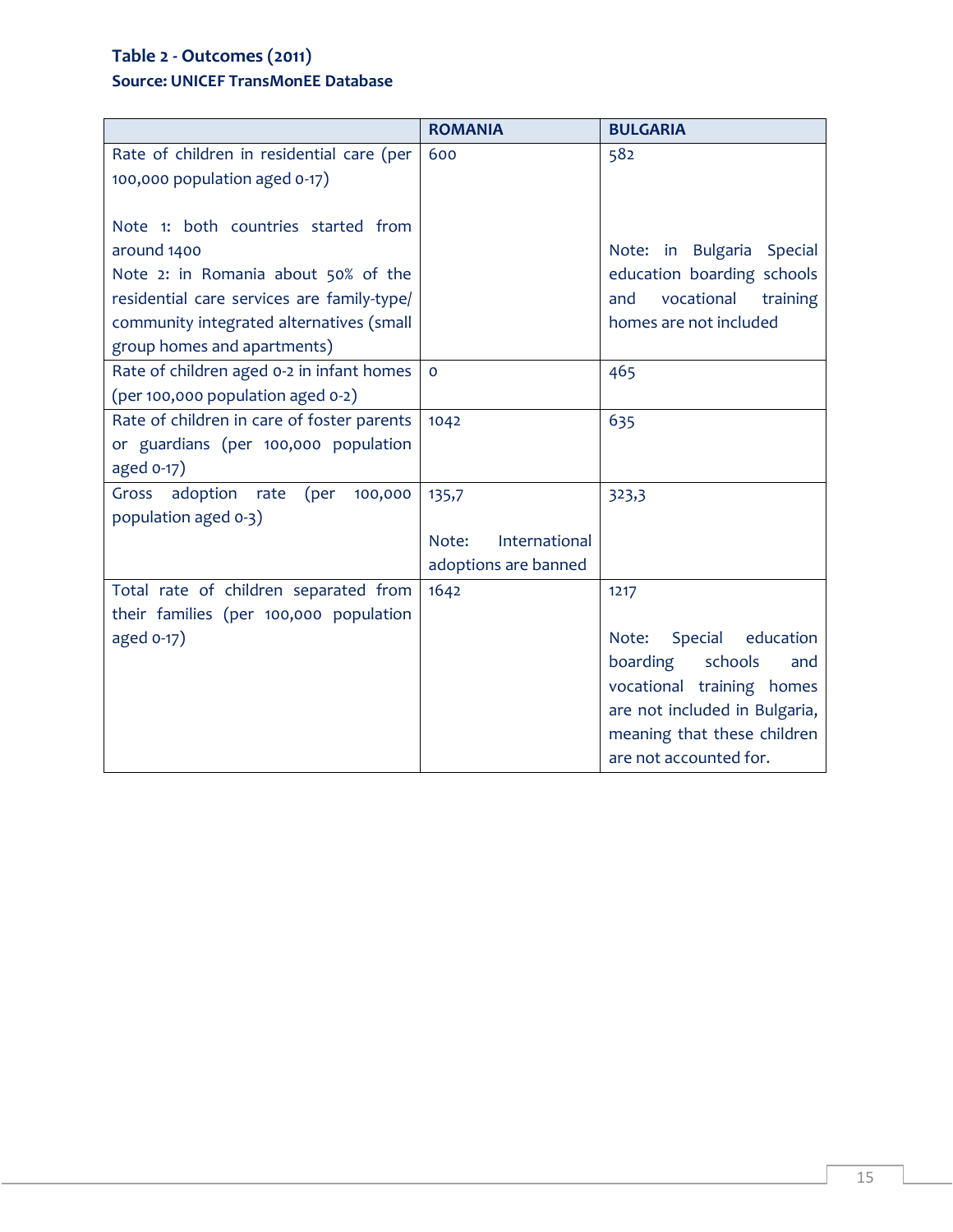# **CONCLUSIONS**

Romania started earlier its reform process and this way provided good learning material for Bulgaria. Actually, the Bulgarian reform process was in many ways inspired by the Romanian experience and there is no surprise to see the similarities between the two countries when it comes to compare the main reform steps (same core WB team was involved in developing both CWR projects). The major differences were probably influenced by the political pressure. With high EU political pressure (a clear connection made between child welfare reforms and the EU accession) and direct financial support, the scale and intensity of reforms were much higher in Romania. With no political pressure, Bulgaria opted for a small scale/ slower pace of reforms during the pre-accession period.

Romania performed well on developing alternative care and specialized support services (developed at County level), and on closure of institutions, while its performance on prevention and gate-keeping seems to be poor, due to lack of capacity developed at grass-roots level (with local authorities). In the same time Bulgaria seemed to perform better on prevention and gate-keeping (probably due to the fact that CPDs were developed closer to the beneficiaries, at Municipal levels, even if there is still relatively poor capacity developed in most of the cases), while its performance on developing alternative care and specialized support services and on closure of institutions is less remarkable.

Further steps are needed in both countries to complete reforms, however both countries already made important efforts to reform their CP systems, and there is a wealth of experience accumulated between these two countries which could be extremely valuable for other countries in the region (especially new EU candidates, but also European Neighbourhood Policy ones), which share similar backgrounds. Valuable lessons to be learned for countries in the region are coming both from Romania and Bulgaria, from their similarities and differences, from their successes and failures.

What works better? Having a single responsible authority on Child Welfare & Protection issues with all institutions an one responsibility, or a system where responsibility for various institutions and services is fragmented under the res **ministries?**

The case of Romania proves quite clearly that putting responsibility in one hand is extremely important. With coordination of policies placed under the central National Authority for Child Protection, placing administrative responsibility for all child protection services in the hands of the County authorities was also essential for a better coordinated/ speedier reform process. In Bulgaria, maintaining other important central stakeholders in charge (MLPS, MOE, MOH), besides the State Agency for Child Protection contributed to the slower pace of reforms and the longer survival of the institutional system of care (ministries in charge were reluctant to closing down institutions falling under their administrative responsibility).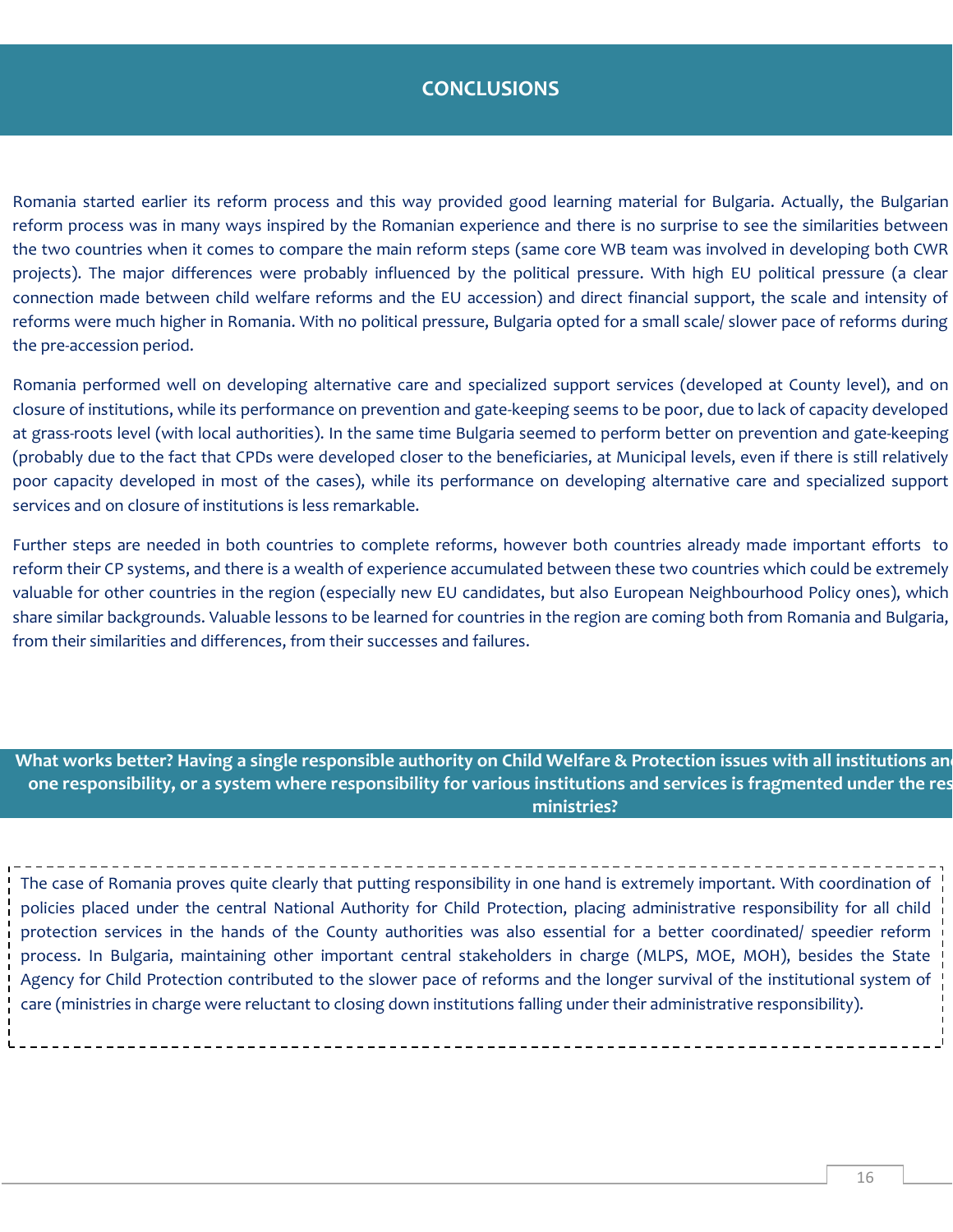# **What contributes to the speedy and successful development of alternative care services? (e.g. foster care)**

In the particular case of foster care, the decision of the Romanian authorities to scale up this service as a professional one (with professional foster parents trained and employed with full employment benefits by the County Child Protection Directorates) was regarded, and functioned as a win-win situation. With pretty high unemployment rates, this gave the possibility to provide jobs for many people and, on the other hand to provide children separated from their families with a family setting of care, with better quality of care and lower costs (as compared to institutions) in the same time. Recent developments in Bulgaria show that besides professional foster care, public awareness is also extremely important for success. Of course, building the professional capacity of the foster care services, with clearly defined quality standards, was also essential in both cases.

#### **How does outsourcing of service provision contribute to developing the NGO environment?**

As already mentioned earlier in this document, in Bulgaria, in the early days of the reform process, in order to compensate for the lack of capacity of the local authorities, the decision of outsourcing service provision with NGOs was taken (the WBfunded pilot project). This measure contributed to the development of the child protection NGO sector. On the other hand, with no such measure at hand, in the years following EU accession, the child welfare/ protection NGO sector in Romania recorded a considerable decrease.

#### **Is decentralisation important? How does it influence reforms?**

Decentralisation, if done well, may essentially contribute to the successful implementation of reforms. With County (regional) administrations at hand, in Romania responsibility for all case management and services was placed in the hands of the County Directorates for Child Protection, and things went pretty well. In 2005, a further decentralisation step was taken, by moving responsibility for preventive services to the local authorities (Mayor Office level); with no financial support of this decision and no human capacity developed at this level, this measure proved to be one of the major setbacks of the current child protection system, proving that it is essential that decentralisation measures need to be adequately supported by all means (financial and human resources) in order to be successful.

#### **Incentives and barriers for closing down residential care institutions**

Decisions on how far decentralisation should go should be carefully considered. If, for instance, an institution is the main local employer, it wouldn't be wise to put the administrative responsibility for that institution in the hands of the local authorities, because they would fight to keep that institution (for obvious reasons) – as it happened in the case of the Homes for Children with Disabilities in Bulgaria (usually placed in small, remote villages). For this reason, responsibility for large institutions and for specialised services (that are requiring more resources) it will always be better to be placed under the responsibility of higher levels of administration, if possible (e.g. regional).